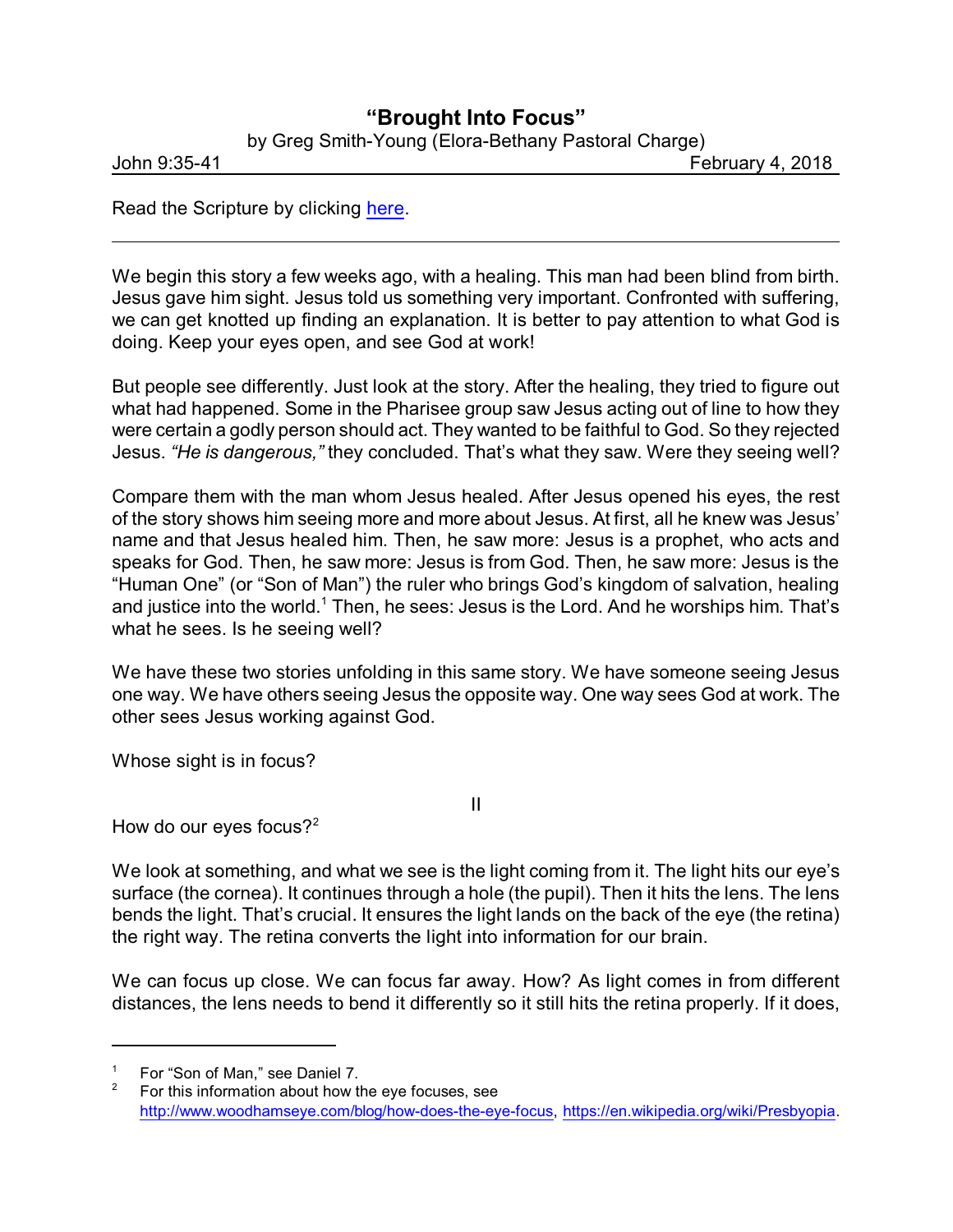then the image is clear. It's in focus. If the light isn't bent correctly, then what we see is blurry. So there are tiny muscles that bend the lens, changing its shape, so it bends the light the right amount. We can focus on something six centimetres away. Then, in a third a second, without us thinking about it or even realizing it, those amazing muscles adjust the lens so we can focus on something across the room. When it does not work right like when our lenses stiffen with we age — we need glasses.

There is one thing we cannot do. We cannot focus on two things at once. Hold your finger away from you face, and focus on the nail. What happens to everything else? Can you still see other things? Sure. But they are blurry. As long as we focus on the nail, we cannot focus on anything else.

This rule of focus applies to physical sight, with our eyes. But it does not apply to our spiritual sight.

III

We are using "sight" as a metaphor here. Our eyes let us see what's happening in our physical world around us. Likewise, God has made us with spiritual-sight, so we can experience God.

Remember in Jesus' story, we have a stand-off. The man who had been blind has come to see Jesus one way. His opponents are seeing Jesus very differently. Sometimes, different ways of seeing are good. Other times, though, they can't both be right. Imagine we are driving together. We come to an intersection. I see the light is green. You see it is red. One of us is right, and knowing which has consequences.

Remember the rule of focus. We can only focus on one thing at a time. When we focus on one thing, everything else is blurry. But listen to how it is with our spiritual-sight. When we focus on Jesus, we see him clearly. We know him, we trust him, and we see the presence of God. And, when we focus on Jesus, everything else is not blurry. It's more clear. With physical sight, only one thing can be in focus at a time. With our spirit-sight, when Jesus is in focus, other things come into focus too.

I see God more clearly, because I'm focussing on Jesus who is God with us. I see myself more clearly, because I'm focussing on Jesus who sees me clearly. I see our world more clearly, because I'm focussing on Jesus who is redeeming the world. I see what is important more clearly, because I'm focussing on Jesus and what he values. I see how to act with love more clearly, because I'm focussing on Jesus whose love is perfect.

But when I am not focussed on Jesus, everything else is out of focus too: myself, our world, what's important, my desires, my loves, God.